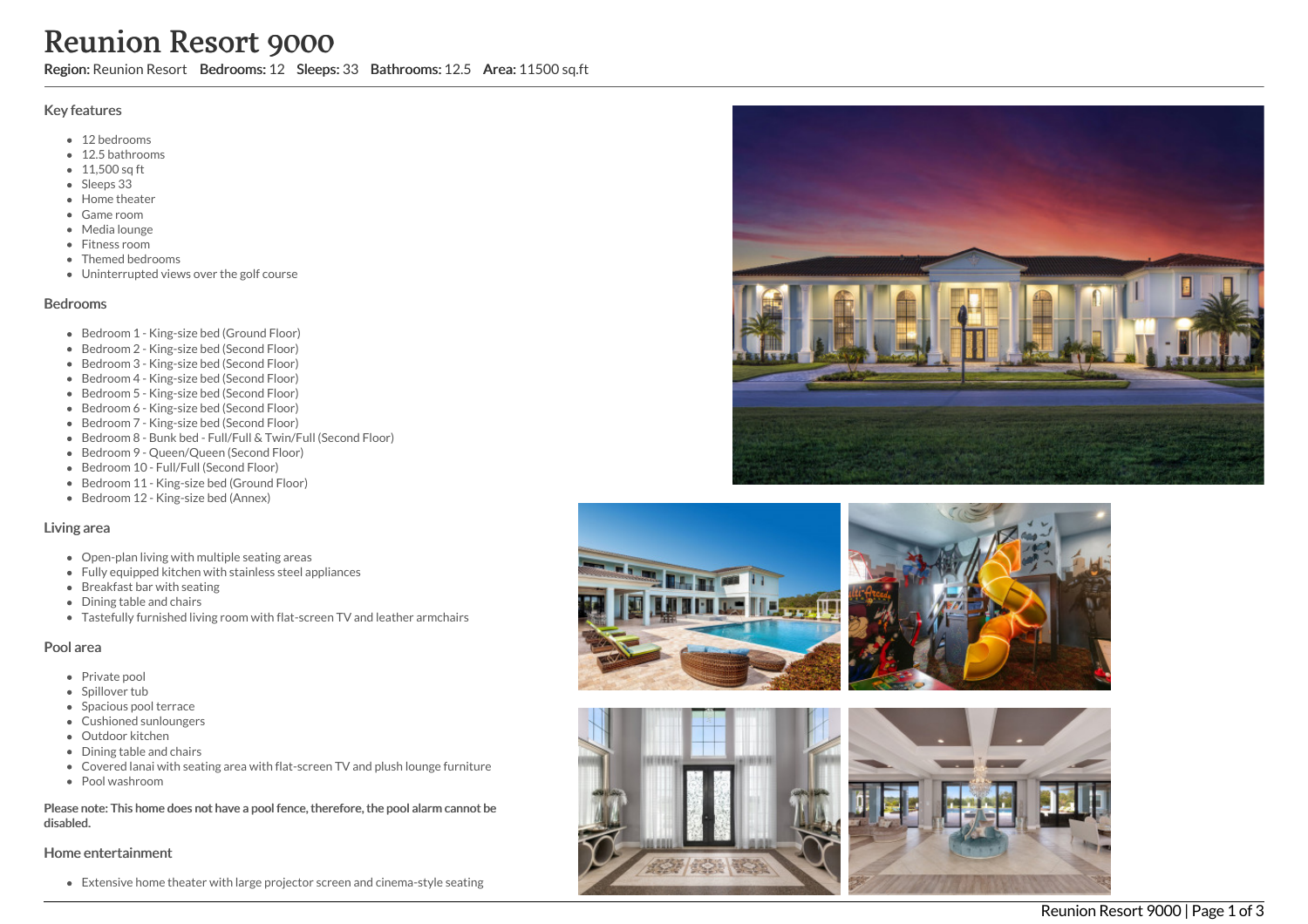- Media lounge with pool table, 130-inch TV video wall, 2 games consoles, Apple TV, wet bar with stool seating, fridge, comfortable sofas and fireplace
- 2 fitness rooms with cross-trainer, treadmill and free weights
- $\bullet$  Kids' game room with air hockey table, basketball hoop, golf arcade game, multiarcade game, rally arcade game, jungle arcade game, 2 games consoles and 70"flatscreen TV

## General

- Air conditioning throughout
- Ceiling fans throughout
- Complimentary wifi
- Bedding and towels provided
- $\bullet$  Private parking

# Laundry room

- 2 washers and dryers
- Iron and ironing board

## Places of interest

- Golf course 1 mile
- Supermarket 1 mile
- Shopping mall 2 miles
- Disney World 6 miles
- Seaworld 15 miles
- Universal Studios 21 miles
- Legoland 25 miles
- Airport 27 miles
- Beaches 75 miles